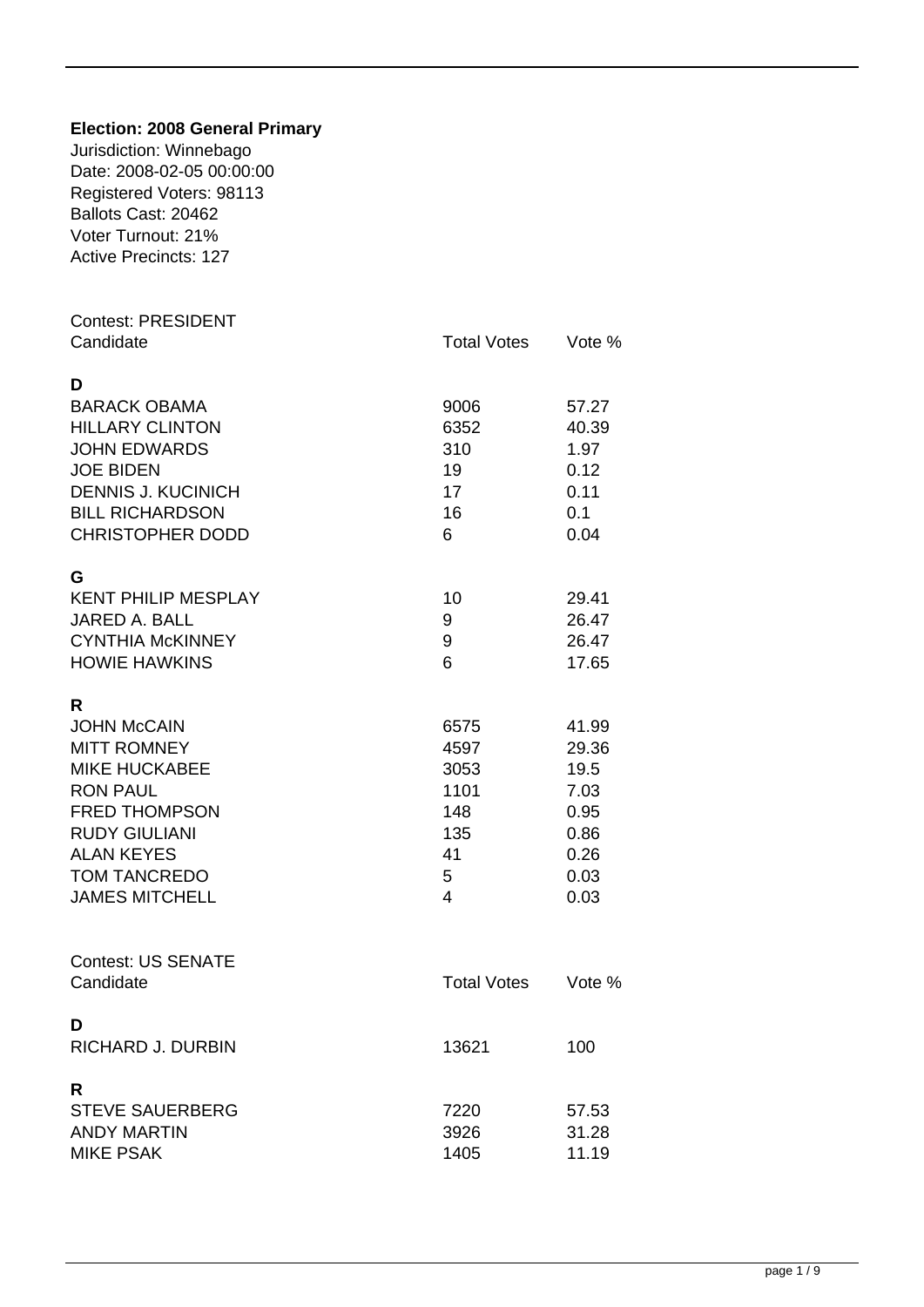| <b>Contest: D16 CONGRESS</b><br>Candidate              | <b>Total Votes</b> | Vote %      |
|--------------------------------------------------------|--------------------|-------------|
| D<br>ROBERT G. ABBOUD                                  | 12009              | 100         |
| R<br>DONALD A. MANZULLO                                | 14311              | 100         |
| <b>Contest: D16 CONG REP DELEG</b>                     |                    |             |
| Candidate                                              | <b>Total Votes</b> | Vote %      |
| R                                                      |                    |             |
| <b>JOHN BORLING</b>                                    | 5945               | 9.92        |
| <b>NINA STEPHENSON</b>                                 | 5450               | 9.1         |
| DONALD B. HALL                                         | 5320               | 8.88        |
| <b>WILLIAM L. HENNIGER</b>                             | 5147               | 8.59        |
| <b>JOHN J. RYAN</b>                                    | 3943               | 6.58        |
| <b>DAVE MURRAY</b>                                     | 3860               | 6.44        |
| TIMOTHY N. KORITZ                                      | 3819               | 6.37        |
| <b>ANDY BLANKENBAKER</b>                               | 3654               | 6.1         |
| DONALD A. MANZULLO                                     | 2739               | 4.57        |
| <b>JOSEPH W. STEFANI</b>                               | 2615               | 4.36        |
| JOSEPH M. WIEGAND                                      | 2600               | 4.34        |
| <b>NICK KACHIROUBAS</b>                                | 2483               | 4.14        |
| <b>LUTHER LANDON</b>                                   | 2426               | 4.05        |
| <b>DAVE SYVERSON</b>                                   | 2302               | 3.84        |
| <b>DAVID WINTERS</b>                                   | 1653               | 2.76        |
| <b>BRAD BURZYNSKI</b>                                  | 1117               | 1.86        |
| <b>SAMUEL DAVID FELKER</b>                             | 1069               | 1.78        |
| <b>JAMES H. HAZELBOWER</b>                             | 987                | 1.65        |
| JAMES RAINBOLT IV                                      | 967                | 1.61        |
| <b>DANIEL JUFFERNBRUCH</b>                             | 939                | 1.57        |
| <b>MARY ANN LOUDERBACK</b>                             | 420                | 0.7         |
| <b>ROBERT L. 'BOB' TURN</b>                            | 196                | 0.33        |
| <b>WILLIAM 'BILL' LeFEW</b><br><b>MICHAEL W. TRYON</b> | 138                | 0.23<br>0.2 |
|                                                        | 120                |             |
|                                                        |                    |             |
| Contest: D16 CONG REP ALT                              |                    |             |
| Candidate                                              | <b>Total Votes</b> | Vote %      |
| R                                                      |                    |             |
| <b>KAREN MATJASKO</b>                                  | 5829               | 10.14       |
| <b>JOHN McCRORY</b>                                    | 5826               | 10.14       |
| <b>EUGENE SYRING</b>                                   | 5697               | 9.91        |
| <b>RICHARD E. DILLER</b>                               | 5685               | 9.89        |
| STACY A. FLANAGAN                                      | 4164               | 7.24        |
| <b>COLIN WINTERS</b>                                   | 4139               | 7.2         |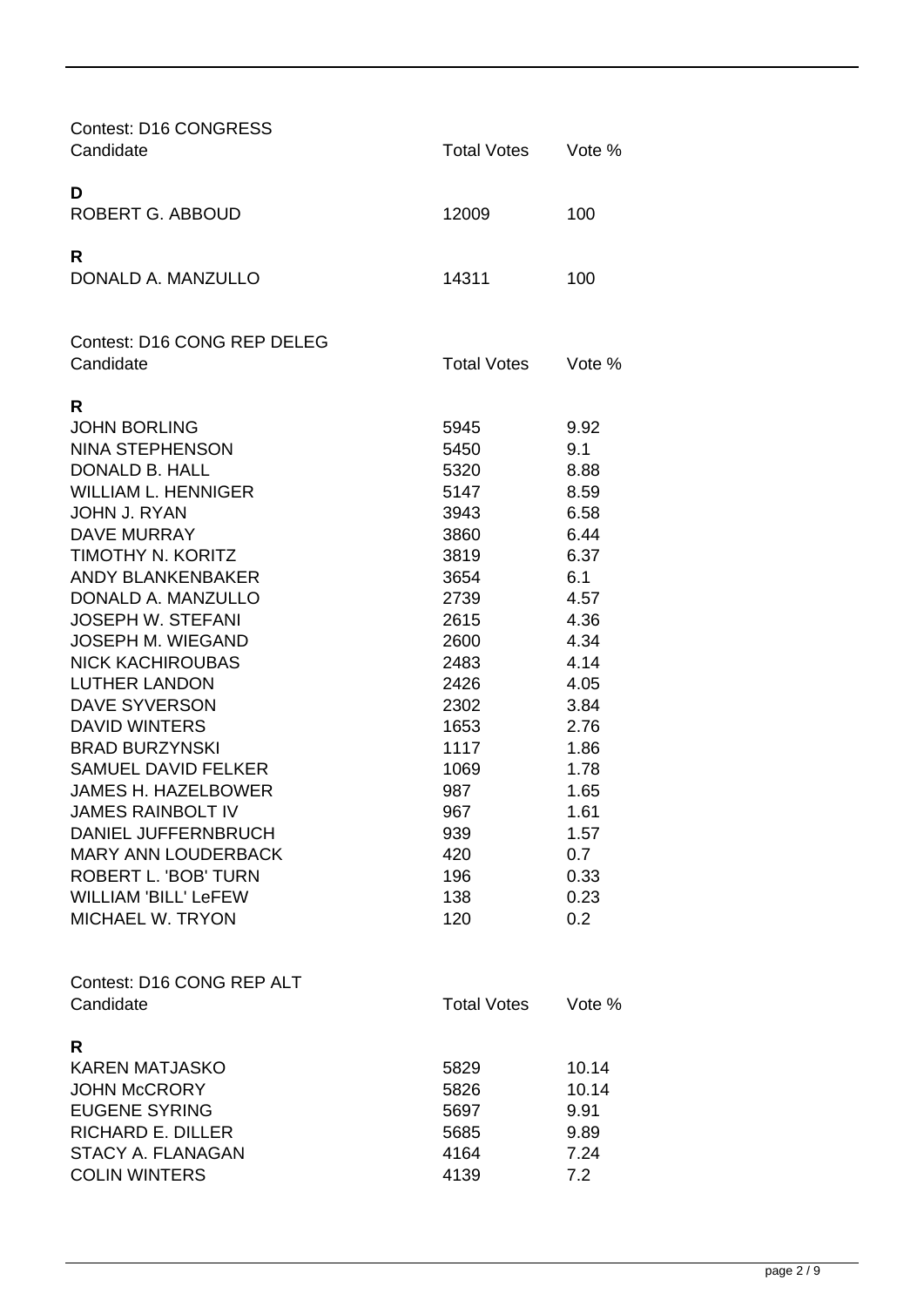| <b>STEVEN M. HARING</b><br><b>BRAD RIGHTNOWAR</b><br>DAVE COOK<br>DAVID D. SHOCKEY<br><b>GLENN SCHMELTZER</b><br><b>JAMES KSIAZEK</b><br><b>JOYCE BENNETT</b><br><b>CHRISTOPHER J. JENNE</b><br><b>CLYDE C. HARRISON</b>    | 3946<br>3869<br>2931<br>2925<br>2743<br>2613<br>1227<br>1093<br>1068 | 6.86<br>6.73<br>5.1<br>5.09<br>4.77<br>4.55<br>2.13<br>1.9<br>1.86 |
|-----------------------------------------------------------------------------------------------------------------------------------------------------------------------------------------------------------------------------|----------------------------------------------------------------------|--------------------------------------------------------------------|
| <b>BENJAMIN J. LANE</b><br><b>JASON BAUER</b><br><b>JOSEPH SOSNOWSKI</b><br>DONALD F. CONN<br><b>LAWRENCE L. BRUCKNER</b><br><b>DON LOCKHART</b><br><b>BRIAN STEWART</b><br><b>VERNON KAYS</b><br><b>VENITA L. McCONNEL</b> | 1059<br>515<br>486<br>402<br>373<br>271<br>237<br>200<br>183         | 1.84<br>0.9<br>0.85<br>0.7<br>0.65<br>0.47<br>0.41<br>0.35<br>0.32 |
| <b>Contest: D35 STATE SENATE</b><br>Candidate                                                                                                                                                                               | <b>Total Votes</b>                                                   | Vote %                                                             |
| R<br><b>J. BRADLEY BURZYNSKI</b>                                                                                                                                                                                            | 3778                                                                 | 100                                                                |
| <b>Contest: D45 STATE SENATE</b><br>Candidate                                                                                                                                                                               | <b>Total Votes</b>                                                   | Vote %                                                             |
| D<br><b>MARTY MULCAHEY</b>                                                                                                                                                                                                  | 1420                                                                 | 100                                                                |
| R<br><b>TIM BIVINS</b>                                                                                                                                                                                                      | 1728                                                                 | 100                                                                |
| Contest: D67 REP ASSEMBLY<br>Candidate                                                                                                                                                                                      | Total Votes                                                          | Vote %                                                             |
| D<br><b>CHUCK JEFFERSON</b>                                                                                                                                                                                                 | 1377                                                                 | 100                                                                |
| Contest: D68 REP ASSEMBLY<br>Candidate                                                                                                                                                                                      | Total Votes                                                          | Vote %                                                             |
| D<br><b>CLINT W. LITTLE</b>                                                                                                                                                                                                 | 7096                                                                 | 100                                                                |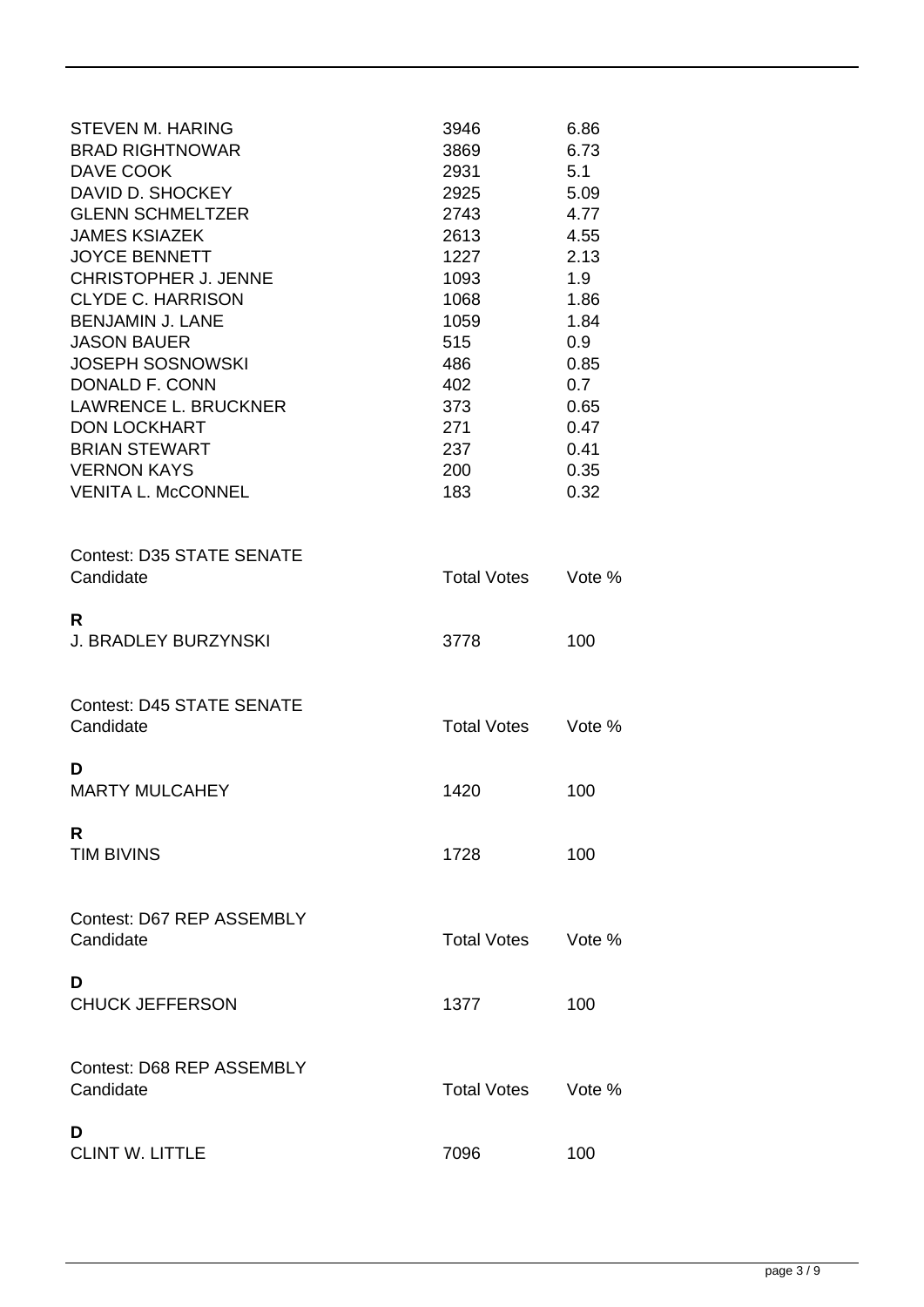| G<br><b>GERRY WOODS</b>                    | 10                 | 100    |
|--------------------------------------------|--------------------|--------|
| R<br><b>DAVE WINTERS</b>                   | 6834               | 100    |
| Contest: D69 REP ASSEMBLY<br>Candidate     | <b>Total Votes</b> | Vote % |
| D<br><b>GREG TUITE</b>                     | 2817               | 100    |
| R<br>RONALD A. WAIT                        | 3754               | 100    |
| Contest: D89 REP ASSEMBLY<br>Candidate     | <b>Total Votes</b> | Vote % |
| R<br><b>JIM SACIA</b>                      | 1928               | 100    |
| <b>Contest: AUDITOR</b><br>Candidate       | <b>Total Votes</b> | Vote % |
| D<br><b>WIL 'BILL' CROWLEY</b>             | 12006              | 100    |
| R<br><b>MICHAEL HAKANSON</b>               | 12200              | 100    |
| <b>Contest: CIRCUIT CLERK</b><br>Candidate | <b>Total Votes</b> | Vote % |
| D<br>CALVIN W. SQUIRE                      | 11678              | 100    |
| R<br><b>TOM KLEIN</b>                      | 12405              | 100    |
| <b>Contest: CORONER</b><br>Candidate       | <b>Total Votes</b> | Vote % |
| D<br><b>TRAVAS J. TUCKER</b>               | 11372              | 100    |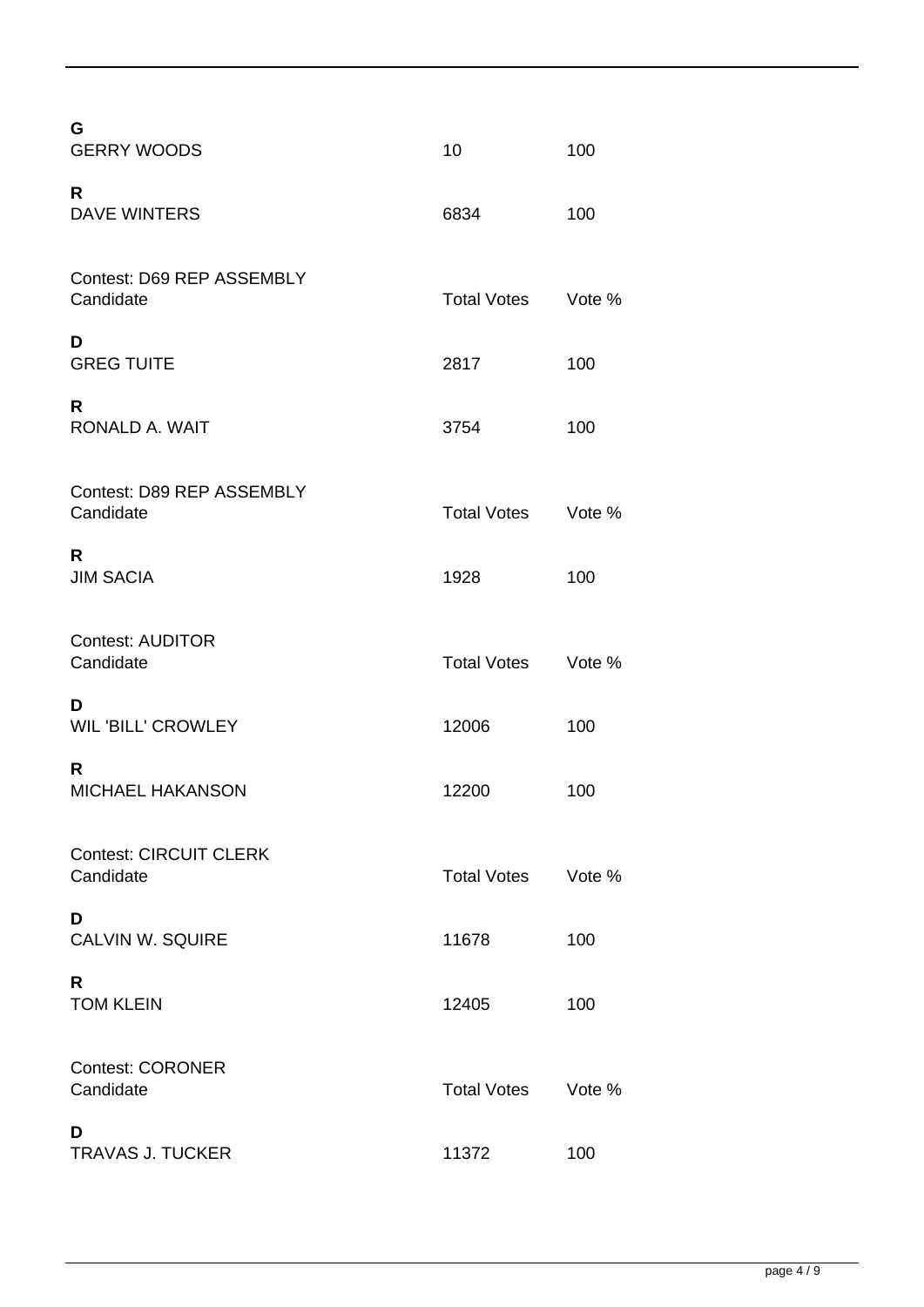| R<br><b>SUE FIDUCCIA</b>                                  | 13735              | 100            |
|-----------------------------------------------------------|--------------------|----------------|
| <b>Contest: RECORDER</b><br>Candidate                     | <b>Total Votes</b> | Vote %         |
| D<br><b>JASPER ST. ANGEL</b>                              | 11790              | 100            |
| R<br><b>NANCY MC PHERSON</b>                              | 12369              | 100            |
| <b>Contest: STATES ATTORNEY</b><br>Candidate              | <b>Total Votes</b> | Vote %         |
| D<br><b>JOE BRUSCATO</b>                                  | 11818              | 100            |
| R<br><b>CHARLES J. PROROK</b><br>PHILIP J. NICOLOSI       | 8043<br>7040       | 53.32<br>46.68 |
| <b>Contest: COUNTY BD CHAIRMAN</b><br>Candidate           | <b>Total Votes</b> | Vote %         |
| D<br><b>PAUL GORSKI</b><br><b>JOHN M. NELSON</b>          | 7814<br>5295       | 59.61<br>40.39 |
| R<br><b>SCOTT H. CHRISTIANSE</b><br><b>RANDY F. STURM</b> | 9050<br>5506       | 62.17<br>37.83 |
| Contest: 17TH JUDICIAL CIRCUIT-GILL<br>Candidate          | <b>Total Votes</b> | Vote %         |
| D<br>FERNANDO L. ENGELSMA                                 | 11506              | 100            |
| R<br><b>RONALD WHITE</b>                                  | 13076              | 100            |
| Contest: 17TH JUDICIAL CIRCUIT-KAPALA<br>Candidate        | <b>Total Votes</b> | Vote %         |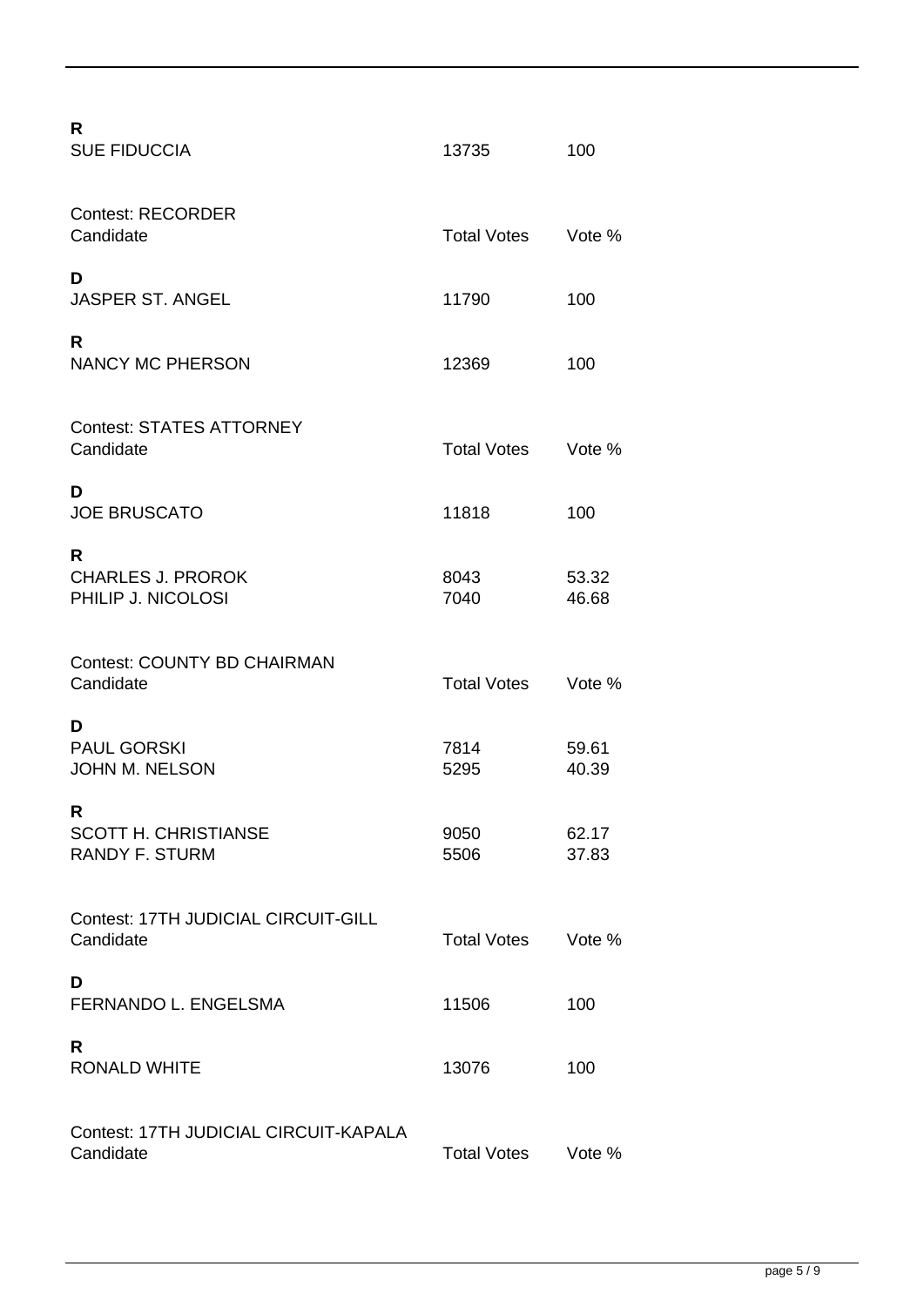| D<br><b>MARILYN HITE ROSS</b><br><b>RENE HERNANDEZ</b>                                                                                                                                                                                                                                                                                                                             | 8619<br>4468                                                                                           | 65.86<br>34.14                                                                                                     |
|------------------------------------------------------------------------------------------------------------------------------------------------------------------------------------------------------------------------------------------------------------------------------------------------------------------------------------------------------------------------------------|--------------------------------------------------------------------------------------------------------|--------------------------------------------------------------------------------------------------------------------|
| R<br><b>EUGENE DOHERTY</b>                                                                                                                                                                                                                                                                                                                                                         | 12526                                                                                                  | 100                                                                                                                |
| Contest: 17TH JUDICIAL 1ST SUBCIRCUIT<br>Candidate                                                                                                                                                                                                                                                                                                                                 | <b>Total Votes</b>                                                                                     | Vote %                                                                                                             |
| D<br><b>GWYN GULLEY</b>                                                                                                                                                                                                                                                                                                                                                            | 3320                                                                                                   | 100                                                                                                                |
| R<br><b>MARY LINN GREEN</b>                                                                                                                                                                                                                                                                                                                                                        | 2417                                                                                                   | 100                                                                                                                |
| Contest: 17TH JUDICIAL 2ND SUBCIRCUIT<br>Candidate                                                                                                                                                                                                                                                                                                                                 | <b>Total Votes</b>                                                                                     | Vote %                                                                                                             |
| D<br><b>LISA FABIANO</b>                                                                                                                                                                                                                                                                                                                                                           | 1105                                                                                                   | 100                                                                                                                |
| R<br>PAUL A. LOGLI                                                                                                                                                                                                                                                                                                                                                                 | 1156                                                                                                   | 100                                                                                                                |
| <b>Contest: D16 CONG DEM DELEG</b><br>Candidate                                                                                                                                                                                                                                                                                                                                    | <b>Total Votes</b>                                                                                     | Vote $%$                                                                                                           |
| D<br>CHUCK JEFFERSON(OBAM<br><b>MARY TUITE (OBAM</b><br>ELEANOR COLBERT(OBAM<br><b>SUNIL PURI(OBAM</b><br><b>VICTORY BELL(CLIN</b><br><b>BARBARA GIOLITT(CLIN</b><br><b>MARTHA LOGEMAN(CLIN</b><br><b>JACK D. FRANKS(CLIN</b><br>THOMAS DALSANTO(EDWA<br>PATRICIA BLACK(EDWA<br>JANET S. BEGER(EDWA<br>JERROLD BEGER(EDWA<br><b>JEFF DORAN(RICH</b><br><b>ELIZABETH PUCHM(RICH</b> | 7830<br>7812<br>7363<br>6805<br>6153<br>5828<br>5575<br>5476<br>742<br>689<br>602<br>510<br>264<br>176 | 14.03<br>13.99<br>13.19<br>12.19<br>11.02<br>10.44<br>9.99<br>9.81<br>1.33<br>1.23<br>1.08<br>0.91<br>0.47<br>0.32 |
| Contest: D16 CONG DEM ALT<br>Candidate                                                                                                                                                                                                                                                                                                                                             | <b>Total Votes</b>                                                                                     | Vote %                                                                                                             |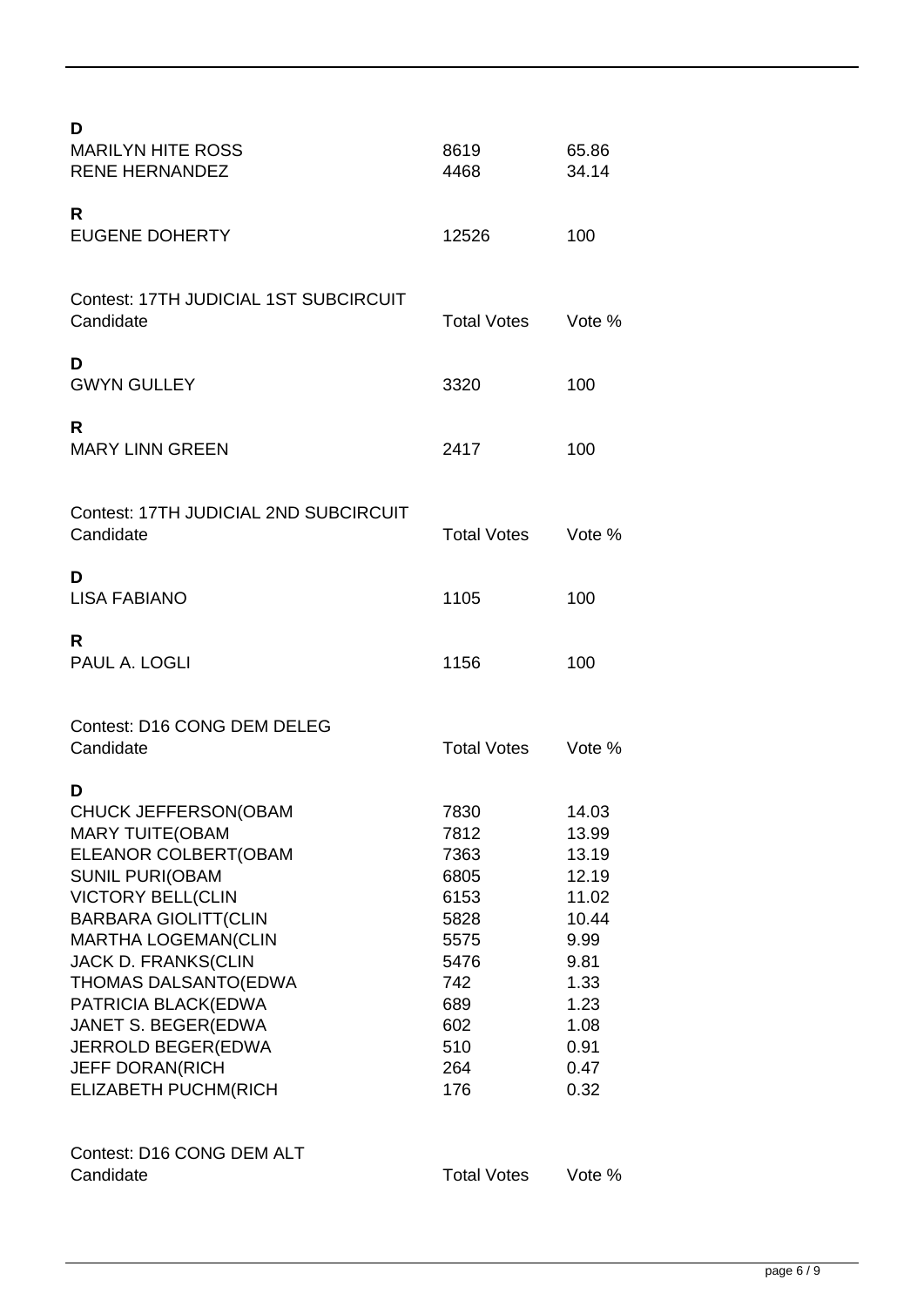| D<br><b>GEORGE GAULRAPP(OBAM</b><br>MARK J. HOOPER(CLIN<br>DAN LEWANDOWSKI(EDWA<br><b>ARCHIE BEATON(RICH</b> | 7985<br>5777<br>955<br>97 | 53.9<br>39<br>6.45<br>0.65 |
|--------------------------------------------------------------------------------------------------------------|---------------------------|----------------------------|
| <b>Contest: NORTH PARK FIRE</b><br>Candidate                                                                 | <b>Total Votes</b>        | Vote %                     |
| <b>NP</b><br><b>NO</b><br><b>YES</b>                                                                         | 1724<br>1600              | 51.87<br>48.13             |
| <b>Contest: VILLAGE OF MACHESNEY PARK</b><br>Candidate                                                       | <b>Total Votes</b>        | Vote %                     |
| <b>NP</b><br><b>YES</b><br><b>NO</b>                                                                         | 2973<br>2133              | 58.23<br>41.77             |
| Contest: DURAND SCHOOL DIST 322<br>Candidate                                                                 | <b>Total Votes</b>        | Vote %                     |
| <b>NP</b><br><b>YES</b><br><b>NO</b>                                                                         | 478<br>447                | 51.68<br>48.32             |
| <b>Contest: D1 COUNTY BOARD</b><br>Candidate                                                                 | <b>Total Votes</b>        | Vote %                     |
| D<br><b>WENDY SCHNEIDER</b>                                                                                  | 1889                      | 100                        |
| R.<br><b>TOM OWENS</b>                                                                                       | 2349                      | 100                        |
| <b>Contest: D2 COUNTY BOARD</b><br>Candidate                                                                 | <b>Total Votes</b>        | Vote %                     |
| R<br><b>STEVE SCHULTZ</b><br><b>JIM WEBSTER</b>                                                              | 1115<br>1068              | 51.08<br>48.92             |

Contest: D3 COUNTY BOARD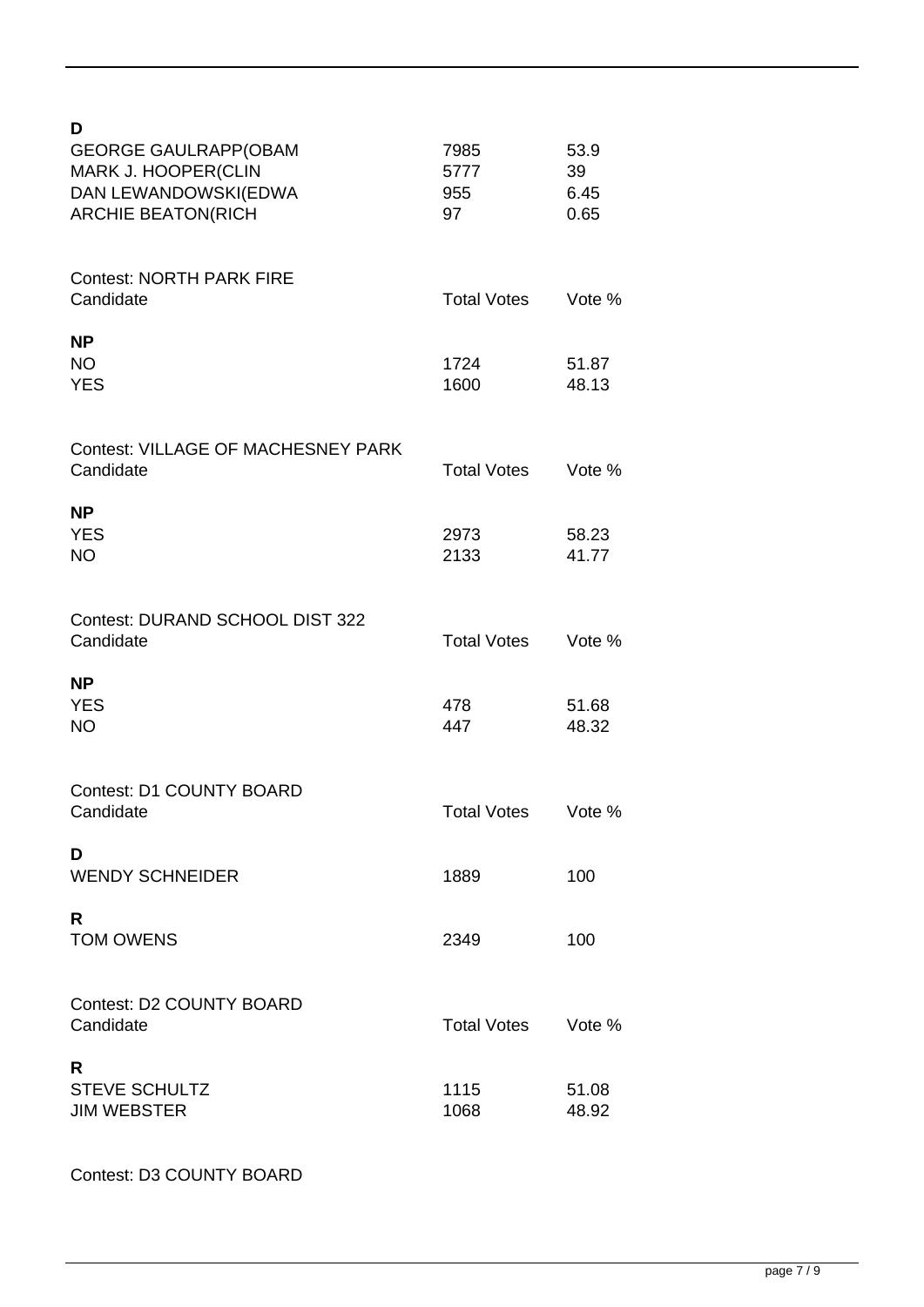| Candidate                                            | <b>Total Votes</b> | Vote %         |
|------------------------------------------------------|--------------------|----------------|
| D<br>DOUGLAS R. AURAND                               | 2281               | 100            |
| R<br><b>KYLE LOGAN</b>                               | 2412               | 100            |
| <b>Contest: D4 COUNTY BOARD</b><br>Candidate         | <b>Total Votes</b> | Vote %         |
| R<br><b>JOHN H. HARMON</b><br><b>DIANNE PARVIN</b>   | 444<br>393         | 53.05<br>46.95 |
| <b>Contest: D5 COUNTY BOARD</b><br>Candidate         | <b>Total Votes</b> | Vote %         |
| R<br>PETER MACKAY                                    | 1618               | 100            |
| <b>Contest: D6 COUNTY BOARD</b><br>Candidate         | <b>Total Votes</b> | Vote %         |
| D<br><b>DOROTHY REDD</b>                             | 400                | 100            |
| R<br><b>JOSHUA WEST</b>                              | 180                | 100            |
| <b>Contest: D7 COUNTY BOARD</b><br>Candidate         | <b>Total Votes</b> | Vote %         |
| D<br><b>DAVID TASSONI</b>                            | 292                | 100            |
| R<br><b>KELLY A. VECCHIO</b><br><b>CHUCK NEWBURG</b> | 307<br>113         | 73.1<br>26.9   |
| <b>Contest: D8 COUNTY BOARD</b><br>Candidate         | <b>Total Votes</b> | Vote %         |
| D<br><b>NANCY EDWARDSEN</b>                          | 1050               | 51.95          |